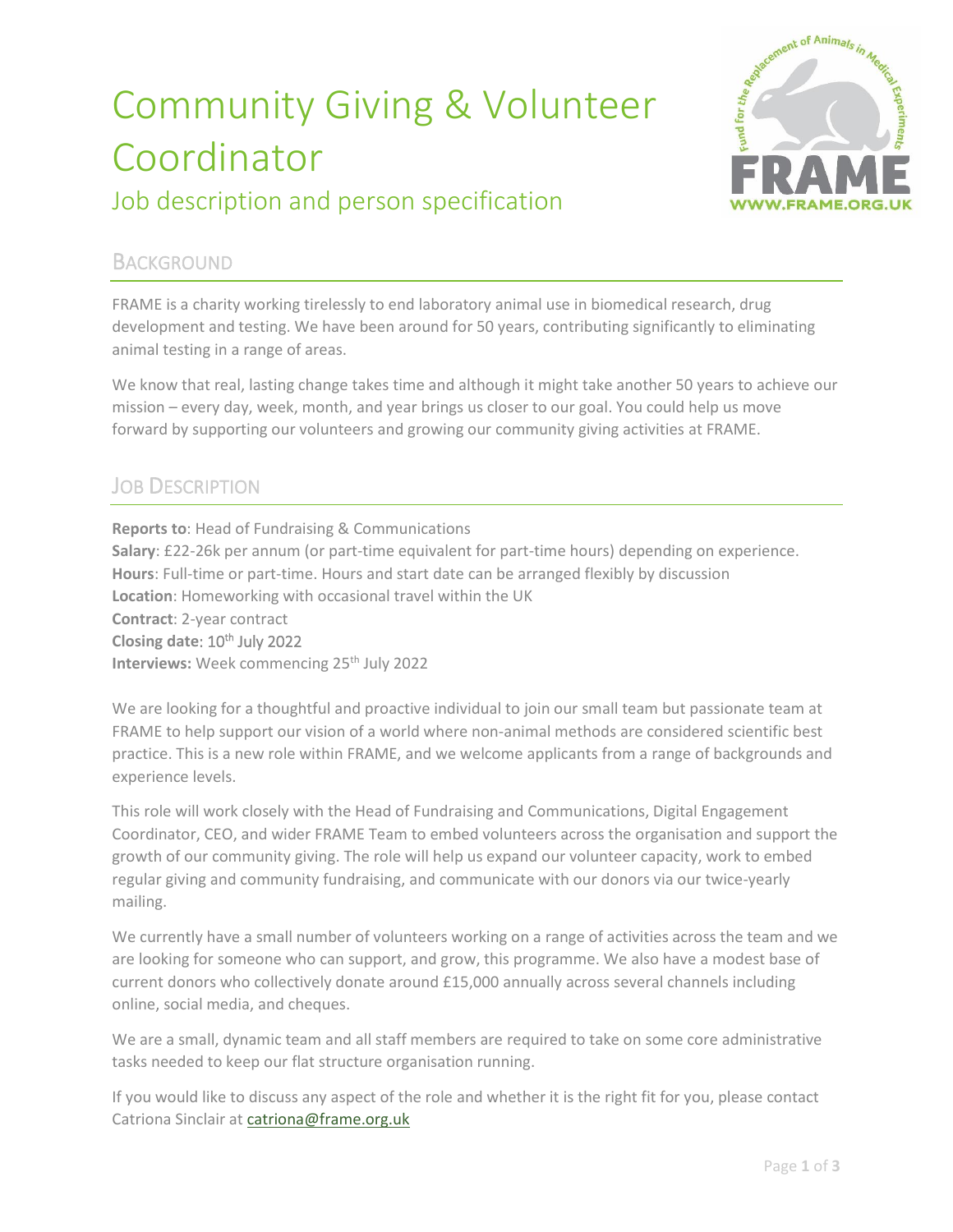- Coordinate the recruitment and management of volunteers at FRAME
- Develop stewardship plans for our regular givers to ensure they feel appreciated and informed
- Establish Community giving at FRAME through creative fundraising ideas and managing thoughtful, inclusive online communities
- Manage physical communications with donors including thank you letters and a twice-yearly mailing
- Support the wider FRAME team to work well with volunteers and ensure both parties have a rewarding experience
- Deliver activity in a compliant way, adhering to GDPR and fundraising regulations and Code of Conduct
- Keep up to date with industry developments and act upon direct and digital marketing trends and statistics
- Maintain accurate donor and volunteer information in our database, Beacon
- Use data and evidence to improve and refine activity
- Be a collaborative, supportive member of the Fundraising & Communications Team and feed into wider team activities as needed
- Be an ambassador for FRAME promoting the vision, aims, and objectives of the charity

This is an indicator of the main objectives of the role, it is not an exhaustive list of responsibilities.

## ABOUT US

We offer great support, guidance, and supervision both from your direct supervisor and the wider team. This is an opportunity to develop fundraising and relationship management skills whilst working as part of a dispersed team (FRAME's team are all homeworkers) and deliver results in a real-world setting that will help create a better future for animals and humans.

We offer flexible, home-based working in an extremely supportive environment with a flat hierarchy. We are happy to discuss reasonable accommodations to help you succeed in your role.

We are committed to Diversity and Inclusion and welcome applications from people of all backgrounds. We have tried to make this recruitment process as accessible as possible but know that there may be more that we can do. We would be happy to provide further support that you may require. Please get in touch with us a[t hr@frame.org.uk](mailto:hr@frame.org.uk) if you would like to discuss this with us

#### PERSON SPECIFICATION

We welcome applications from people with a range of skills and experiences who think they would be well suited for this role. If you have any questions about the person specification, please contact Catriona Sinclair at [catriona@frame.org.uk](mailto:catriona@frame.org.uk)

| <b>Qualifications</b>                                                  | <b>Essential</b> | <b>Desirable</b> |
|------------------------------------------------------------------------|------------------|------------------|
| Evidence of literacy skills relevant to the role                       |                  |                  |
| Training in a relevant area such as fundraising, volunteer management, |                  |                  |
| direct marketing, or relationship management                           |                  |                  |